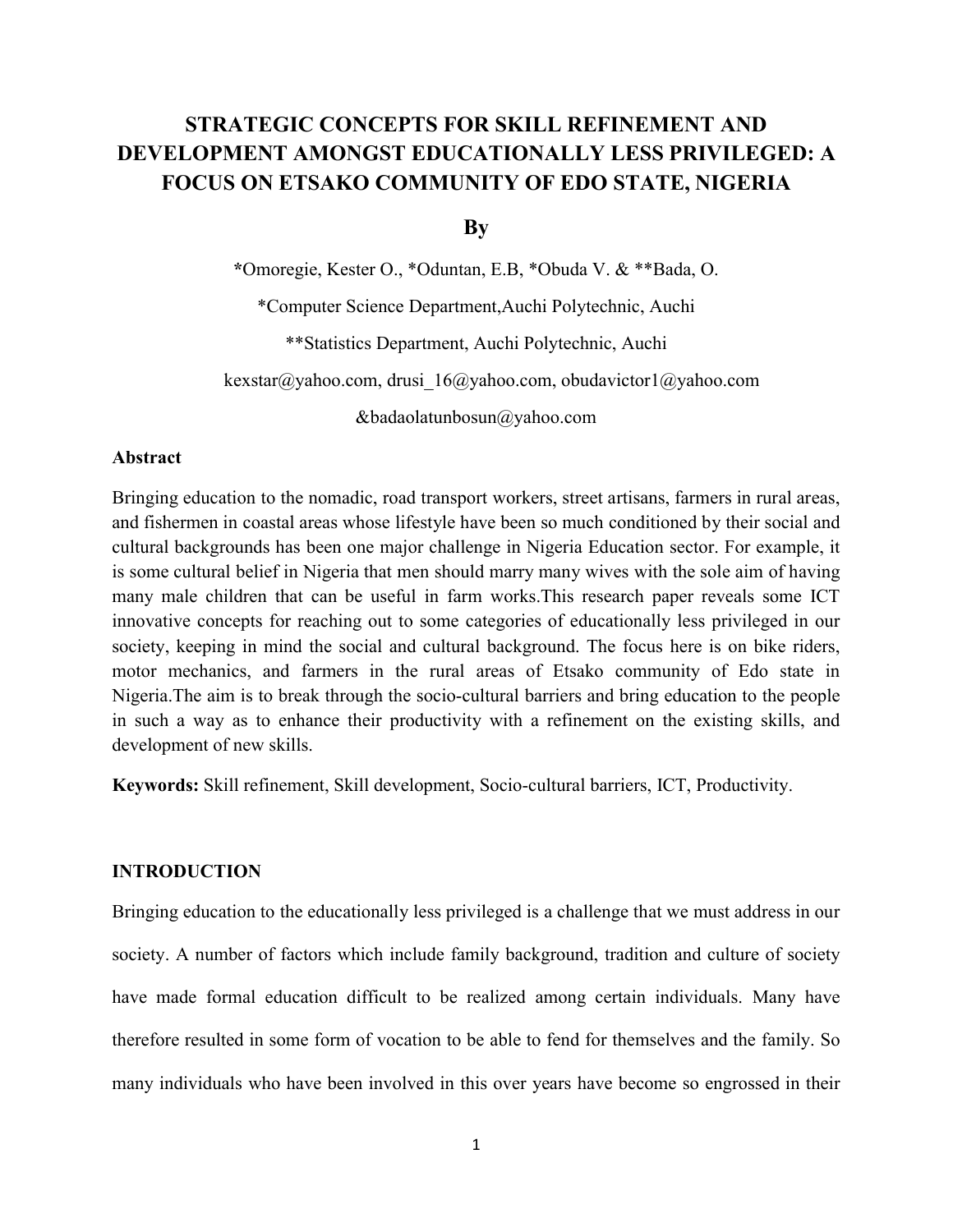vocations that having formal education seems not to give the needed attractions anymore. They have seen their vocation as a venture that must not be toiled with as long as it brings some level of comfort. In some Nigerian communities, it is believed that training the girl child in formal education amounts to a colossal waste since she will eventually get married to someone else who does not bear the family name. This has made many young girls go into early marriage, trading and learning some form of crafts for self development. Also, farming which has been predominant amongst communities in Nigeria has made men marry wives in other to have so many children that will aid in farm work. Farming has become so interesting amongst many people to the very extent that the thought of going to school does not in any way appear in their agenda. Some on the other hand dropped out of school to join their parents in their trades because of the difficulty in coping with the stress in formal education. Having on mind some of these factors, and knowing very well that education still remains the greatest legacy any parent can give to the child, the need to break through the walls of these barring factors to yet make education available for all becomes imperative.

The challenge before us here is how to make such individuals have some form of education while in the business of their vocations. How can they be made to enhance their skills and do better what they have been doing for several years? In this paper, we seek to exploit some available ICT tool that can be utilized in bringing education to these individuals and explore ways by which they can be utilized for effective knowledge delivery and enhanced skill acquisition. Our focus is on the Etsako community of Nigeria. Specifically, we are addressing the educational challenges of four categories of people; the farmers, bike riders, auto mechanics, and street artisans.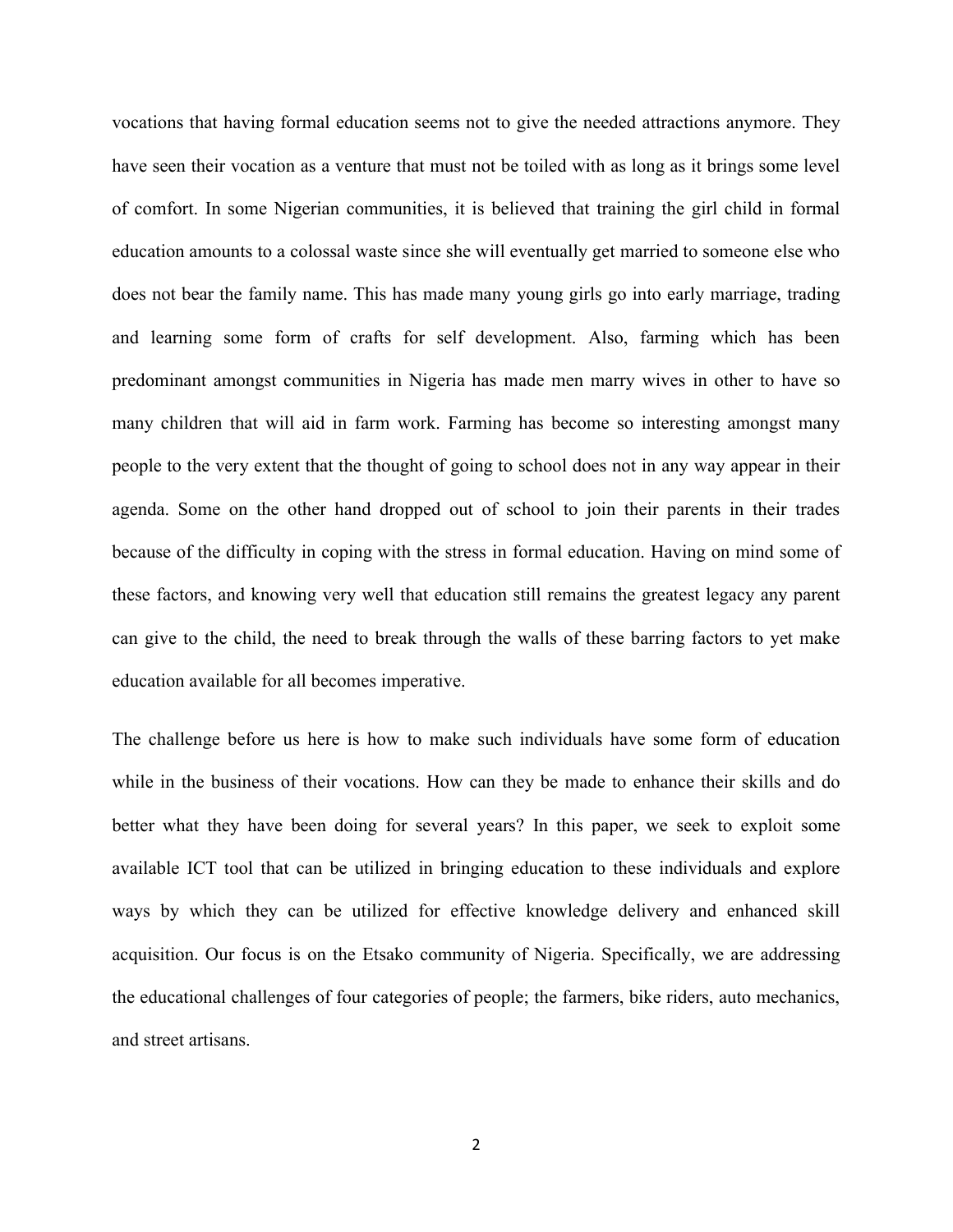#### **BRIEF BACKGROUND OF ETSAKO PEOPLE**

Etsako land is located at the Northern part of present day Edo State in Nigeria. The geographical boundaries of the Etsako district have remained unchanged up to date although it has now been divided into three administrative units, recognized in the 1999 Federal Constitution as Etsako West, East, and central Local Government Areas. Within the boundaries of Etsakoland, thirteen clans are recognized: Auchi, Aviele, Avianwun, Awain, Ekperi, Jagbe, Okpekpe, South Ibie, South Ineme, Three Ibies, Ukpilla, Uzairue and Weppa Wanno. These clans are connected by common traditions of origin, and they speak closely related dialects, while at the same time their customs exhibit a high degree of similitude that set them apart from their neigbours. Each of the thirteen clans is comprised of a cluster of villages (Erhagbe 2012).

A major occupational engagement amongst Etsako people is Farming. Some people engage in fishing. These are mainly the inhabitants of the riverine areas like the Weppa-Wanno, Ekperi and South Ineme. These have the benefit of living close to the River Niger and its tributaries. The farmers in Etsako are engaged in the production of food items including yams, cassava, water yam and vegetable. Etsako land is dotted by a number of rivers and streams with the main ones being the Osimile, Obe, Orle, Edion, Ogio, Ezi, Odura and Uba.

Although farming appears as the main occupation in Etsako land, other viable vocations exist. These vocations border on the production of materials for either household utilization or those used for other occupational engagements like farming and hunting. Earthenware pots and handwoven clothes were also produced.

The means of transportation in modern days in Etsako land are motor cars, motor bikes, buses, lorries, trucks, canoes for riverine areas. Specifically, bike riding tolls as a viable vocation in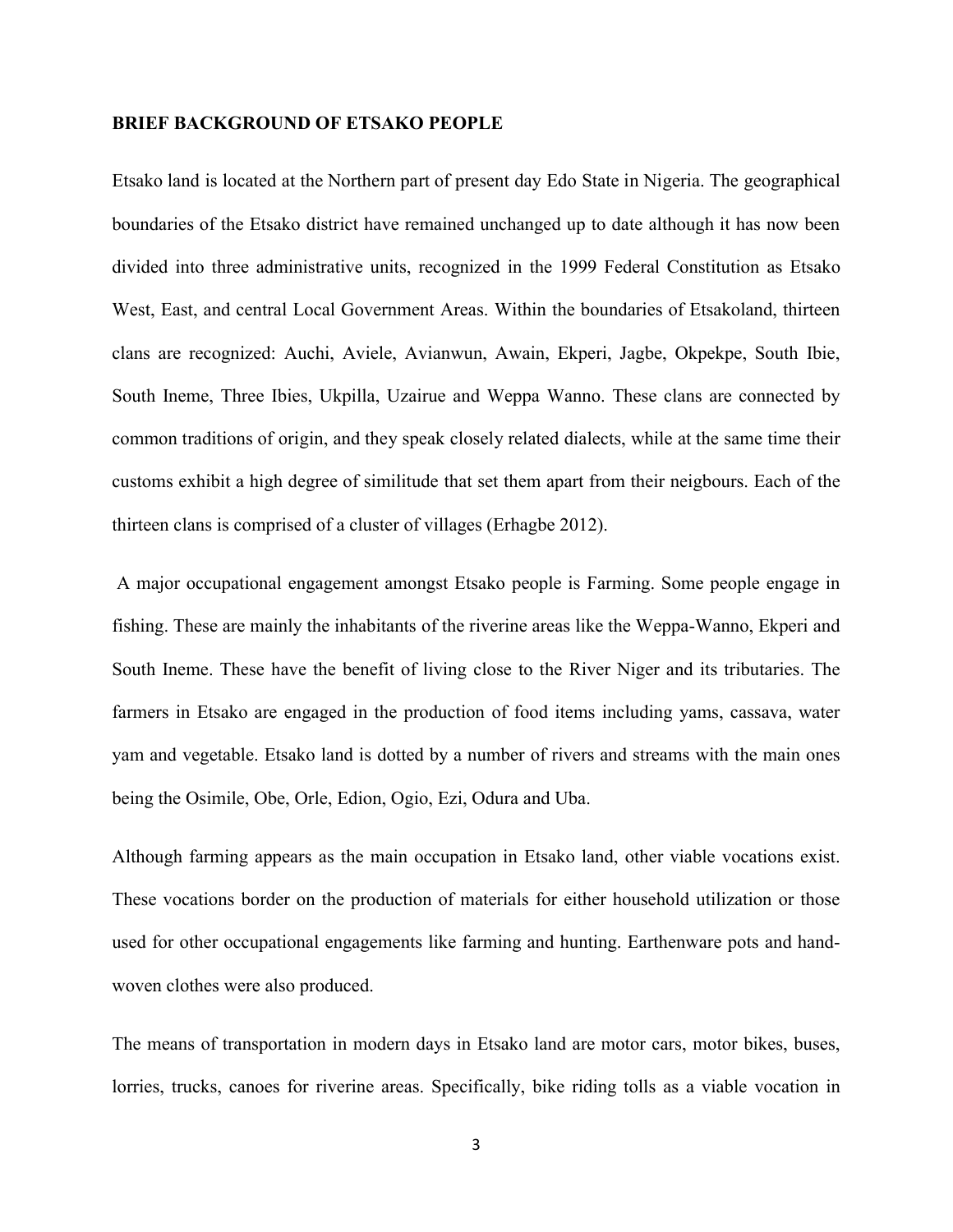Etsako land. Motor bikes are used in every nook and cranny in Etsako community for transportation. Some people have it as their major means of income for the upkeep of the family. Other vocations which also exist are motor repairs, electrical works, tailoring, carpentry, bricklaying etc.

The background of a number Etsako people did not give them the privilege of having formal education. Especially in the rural areas where farming is prevalent, children are born and raised with the sole aim of taking over the vacations of their parents. Large acres of land are cultivated in farming, and to minimize the use of hired labour, men marry many wives in order to have a large number of children that can help in farm work. This results in large family sizes which almost make it impossible for formal educational training. The poor financial backgrounds in some families have necessitated the choice of other vocations like motor repair, tailoring, carpentry, electrical works etc. Since "appetite grows on what it feeds on", these people have grown over the years to take so much delight in their vocation with little or no interest in formal education anymore.

# **SURVEY REPORT**

A survey was carried out among the people of Etsako community. The objective of the survey was to determine amongst others:

- a.) The prominent vocation in Etsako land in modern times
- b.) The major factors that have affected the choice of other vocations rather than having formal education
- c.) Their willingness to accept new methods of improving their vocational skills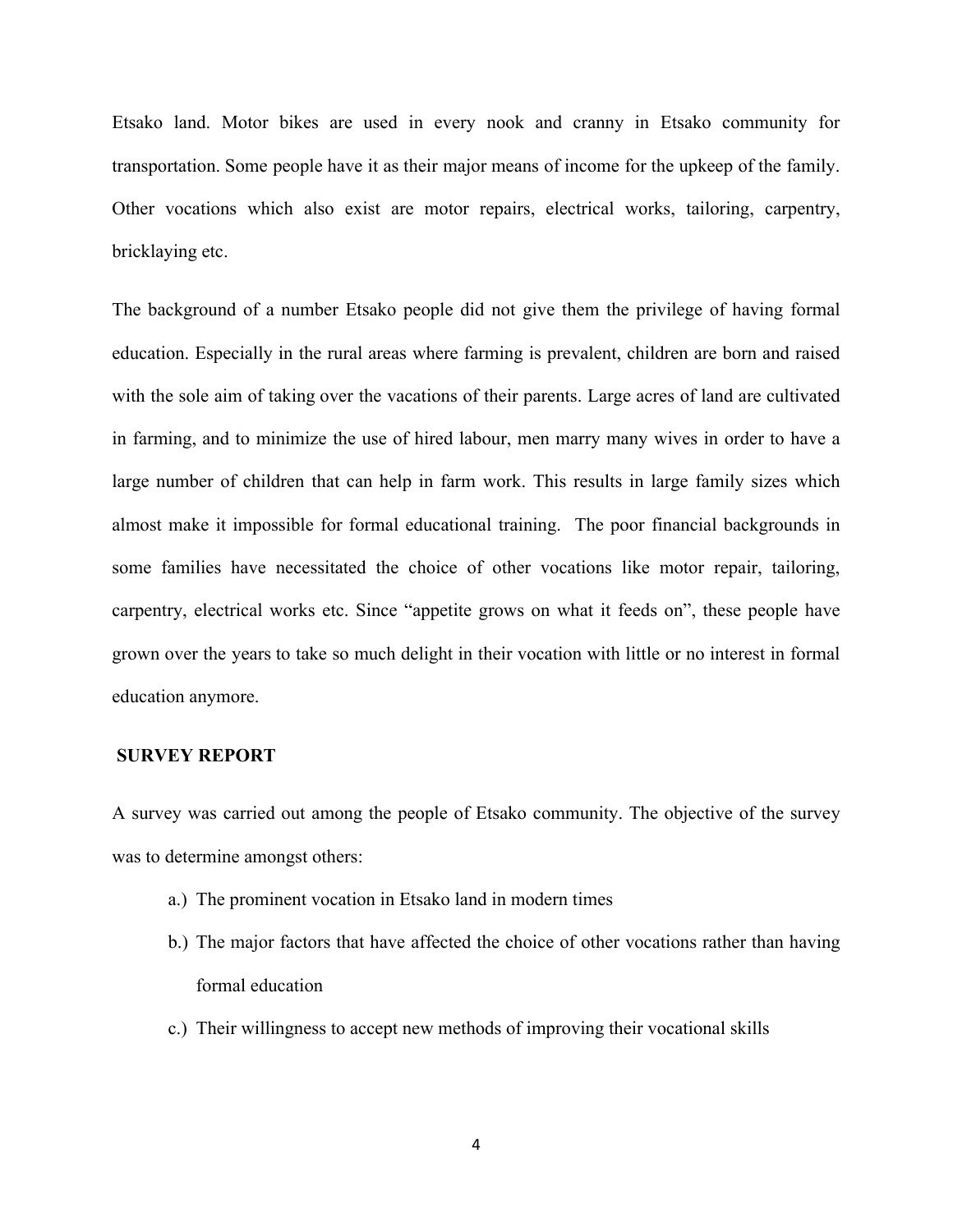- d.) Their level of awareness of the available Information and Communication Technologies for skill refinement and development
- e.) Their educational level; ability to read documents

The instrument for data collection was with the use of questionnaire. A total of 200 questionnaires were distributed randomly among the bike riders, auto-mechanics, farmers and some other street artisans in the three local government areas of Etsako community (Etsako East, Etsako Central and Etsako West). A measurement of frequency was taken to determine the objectives above. The number of respondents was also 200.

The vocations listed in the survey include, bike riding, farming, auto-mechanic, road transport driving, furniture making, tailoring, and any other. Findings show that a larger percentage (61%) of the respondents indicated they are bike riders. This is followed by farmers (32%). The automechanics are 16% of the respondents, and specifically among the street artisans, the tailors are 19%. This reveals that bike riding is dominant among the vocations in Etsako land. Farming is more prominent in rural areas. The dominance of the bike riders suggest the urge for immediate means of making money to fend for the family. Although farming is another very prominent vocation in Etsako land, it involves some form of long term investment. Auto mechanics are also thriving in Etsako land but they are mostly located in secluded areas where they are allowed to practice their profession. This possibly suggests why the street artisans like the tailors compete and sometimes dominate the auto-mechanics, since they can freely practice their profession at the convenience of their homes.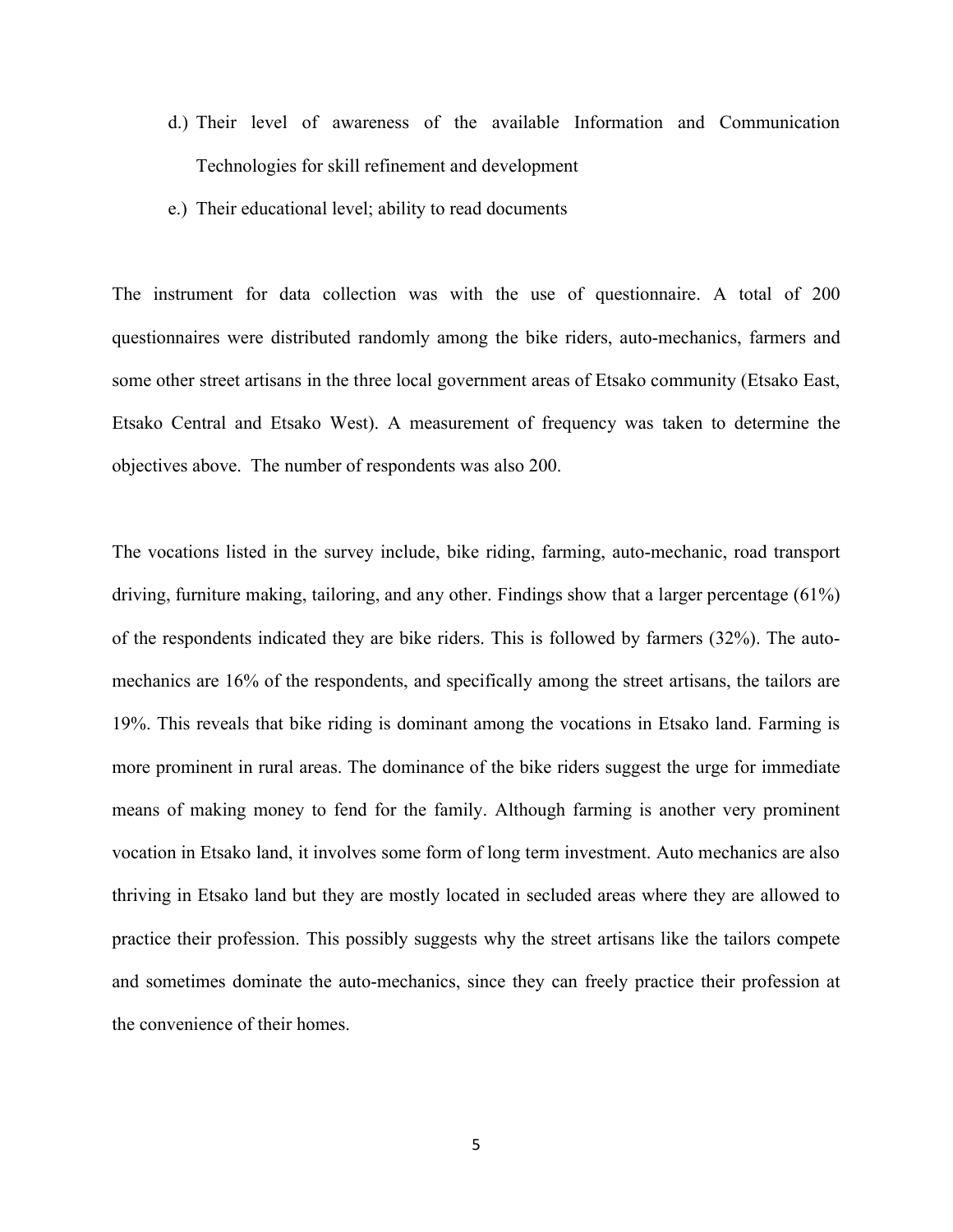The question that came to our mind from the findings above is; why did they choose these vocations as their means of livelihood? Why did they not go to formal school setting to acquire formal education? Why have they resigned completely to these professions at the expense of having formal education? How can they be helped in acquiring some form of education even in their business of vocation?

In answer to the major question on why the choices of their vocations, findings from the survey reveal that a large percentage (55.5%) of the respondents had the challenge of not having anyone to sponsor them in formal education, there was financial poverty. This is followed by the problem of large family size (33%). 14.5% indicated that they just want to continue with their family business, while 13.0% indicated that they do not just like to go to school. The impression that this brings to the researchers' minds is that, the problem of large family size has greatly affected the financial ability of many homes in such a way that their children are deprived of formal education. It also suggests that the large family size is geared towards engaging them in farm work or other family business. It is also interesting to note that some individuals do not just like to go to school even if they had financial support.

Statistics from the survey show that the respondents between the age brackets 25 to 39 years have a high percentage frequency of 58% followed by those of 40 years and above. This therefore implies the glaring difficulty in taking formal education from the lower level since they seem to have missed their opportunity. Nevertheless, 75.5% of the total respondents are willing to learn new methods of further carrying out their vocation. This means that with the introduction of new technologies for skill development, the people are willing to embrace it to better their vocations.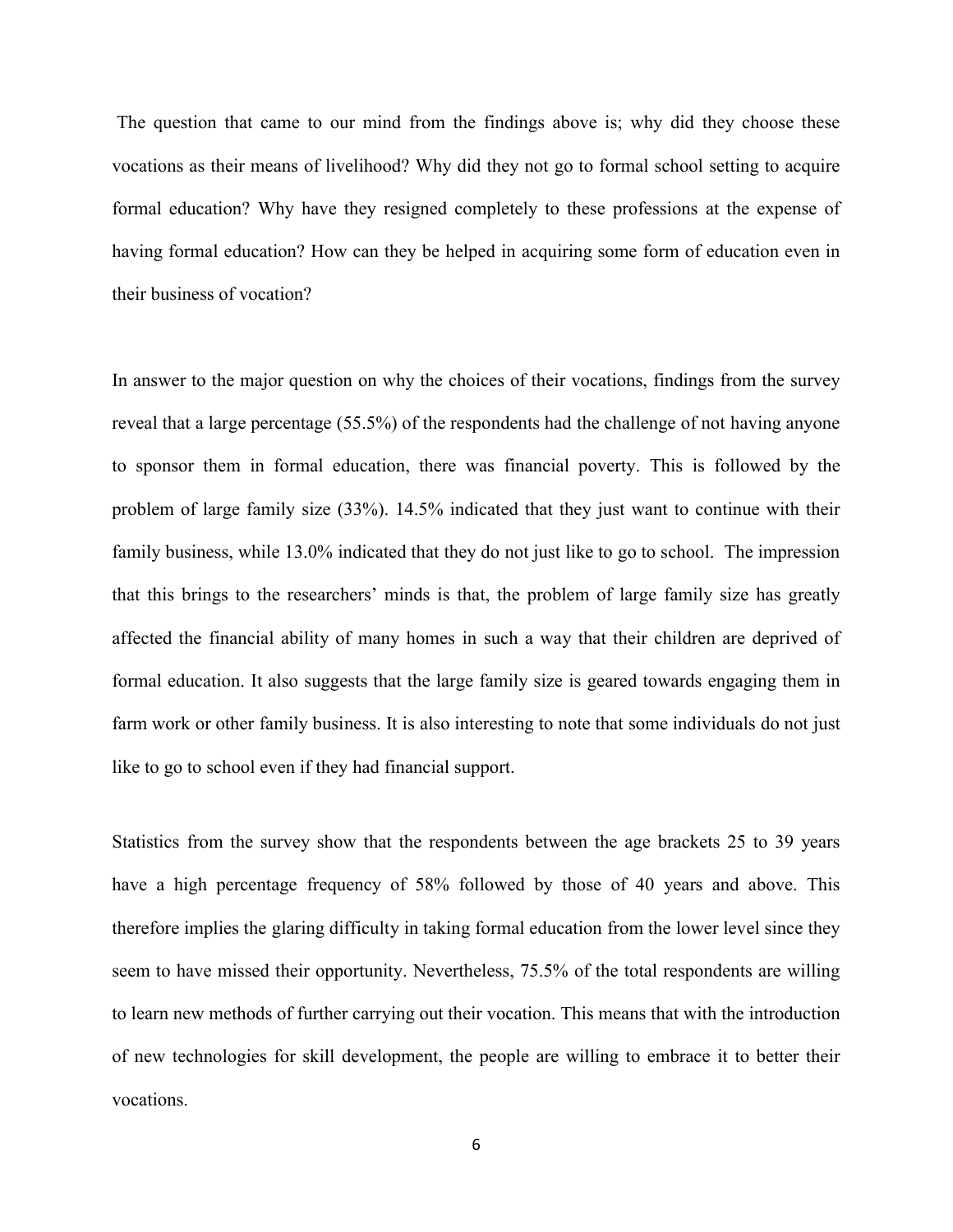Which of the learning technologies are available and which of them are they mostly aware of? 35.5% of the respondents are aware of computers, 33% are aware of mobile phone, 12% are aware of digital display board, and 18% are aware of radio communication. However, only 41% are aware of the fact that these available technologies can be of help to them in enhancing their skills. Whereas 88.5% of the respondents own mobile phones, 83.5% mainly use them to make calls.

# **ICT TOOLS FOR SKILL REFINEMENT**

The following ICT tools are considered in this paper for the needed skill refinement. This list is by no means exhaustive but is intended to guide our thinking and planning of the skill refinement concept.

- ∑ **Bulletin Board**: The design of the bulletin board is based on an interactive concept on which messages can be posted and replied. Messages posted can be in the form of text, image or even voice. They can also be posted non-electronically by filling special forms. Each message will be assigned an expiry date and will expire automatically (Deraman & Bahar 2000).
- ∑ **Electronic Digital Display Board:** The design concept of the Electronic Digital Display Board has become very useful in modern times. Mounting the display board in strategic locations has been appreciated as an effective tool for workplace communication. The development of liquid-crystal displays (LCD) proceeded from early successes like the pocket calculator to the major milestone of a flat-panel television display you can hang on a wall. The history of that development spans the world's major industrial centers: the U.S., Japan, and Europe (Kawamoto 2012).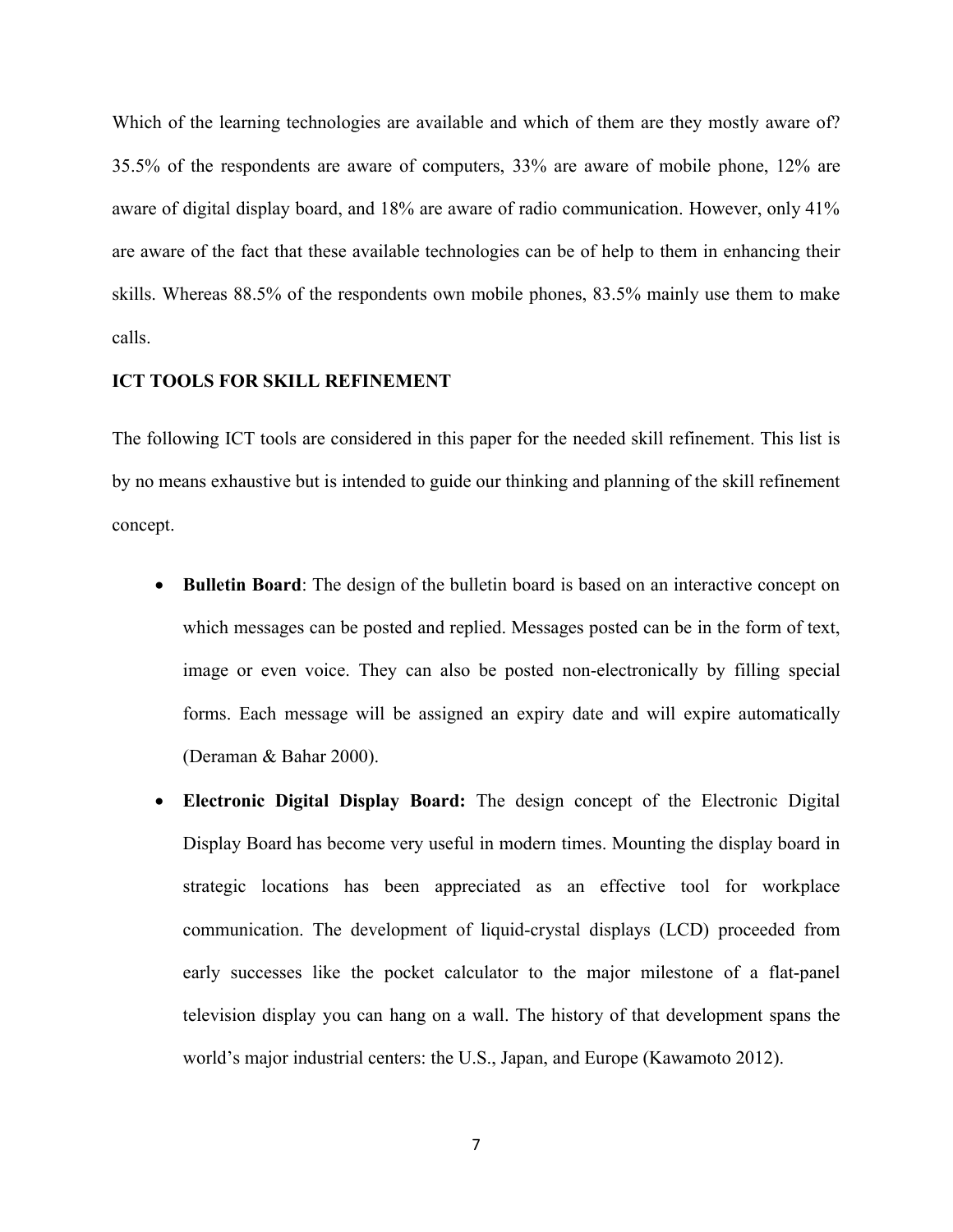- **Mobile Phones:** Increasingly these allow communication via photos, videos and text messaging. Mobile devices make possible assessment-centred learning as well by enabling the provision of continual feedback throughout the learning process, presenting learners with diagnosis and formative guidance as to what might be improved or what might be learned next. Moreover, in providing prompt feedback, mLearning maintains the appeal of learning and provides a motivating factor that can at times be lacking in traditional modes of education (Geddes, 2004). Mobile phones also facilitate community-centred learning, meaning learning that the learner deems valuable because of its relevance to the surrounding social context; mLearning facilitates learning that can be used to achieve socio-economic goals that respond to problems, such as problems related to health or family care confronting the surrounding community (Sharples et al., 2007, p. 223; Wagner & Kozma, 2005, pp. 83-85).
- ∑ **Radio Transmission:** Radio waves are used for commercial AM and FM broadcasting. Citizens Band (CB) is a specific range of radio frequencies set aside for short-range public communication uses. Digital radio encodes numerical sequences that are sent via radio waves. Less familiar, perhaps, are the VHF AM and shortwave radios used by aviators and ships at sea to communicate with land-based operations (Miller 1995).
- ∑ **Computer Animations:** The term "Computer Animation" suggests that computers bring something new to the traditional way of animating. According to Magnenat-Thalmann et al (1990), a definition of computer animation could be: a technique in which the illusion of movement is created by displaying on a screen, or recording on a recording device a series of individual states of a dynamic scene.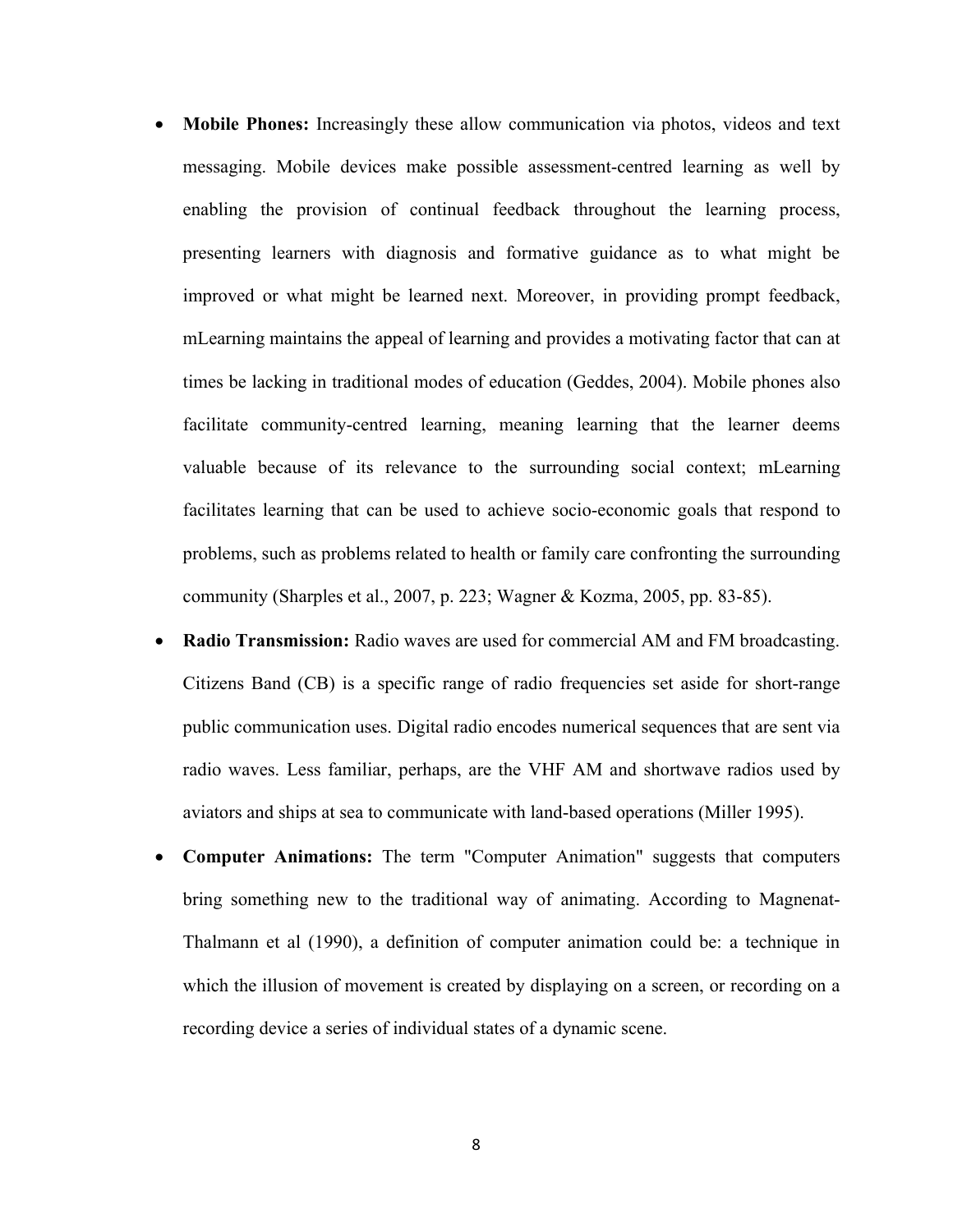# **STRATEGIC IMPLEMENTATION CONCEPTS**

Some of the strategic implementation concepts opined by the researchers include:

- a) The mounting of Digital Display boards or bulletin boards at strategic locations where bike riders can stop to quickly view information. Education materials can be uploaded which may be geared towards financial management, road management, first aid management, bike maintenance. Such course modules with a lot of graphic images that can attract the bike riders to briefly stop to watch and learn can be uploaded on a daily basis. The learning materials should be made simple enough in order to create deep impression on the mobile bike riders.
- b) The deliberate outreaches into farm settlement areas with projectors and computers to showcase computer animations that demonstrate modern farming techniques. Learning modules can be created in local languages to bring learning to the grassroots. Since rural farmers may not be patient with the secular learning concept, the need to create pictures and animations which provide skill enhancement and development cannot be overemphasized.
- c) Radio transmission can be very useful for learning purpose in homes, offices, shops, etc. Artisans at the comfort of their homes, offices, shops can learn while carrying out their vocational practices. Learning schedules can be communicated through the radio to address vocations of various street artisans. The communication structure of each learning module should be clear and precise enough for easy understanding. The use of mobile phones can also be very useful here for feedback purposes.
- d) Mechanic workshops can be upgraded to support academic institutions. A collaborative effort between the auto-mechanics and the students and teachers in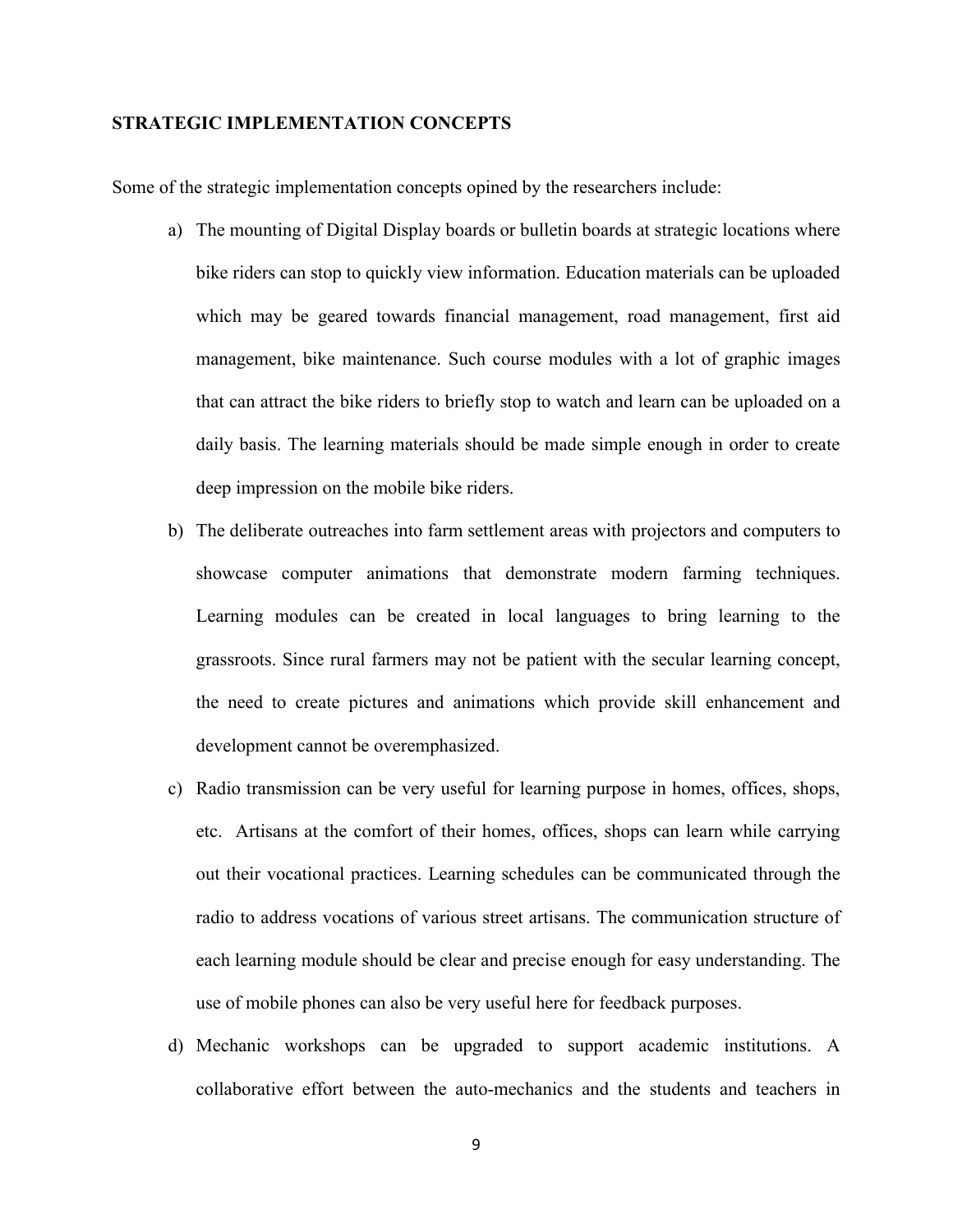academic institutions where mechanical engineering is offered can help in creating some form of enhanced skill development. Since the auto-mechanics have the direct technical know-how with low educational backing, the influence from students and teachers in environment of new discovery can greatly help in enhancing their skills. Technological aids like the bulletin boards can be useful in posting messages and current information. The mobile phones can be used to produce some form of teleconferencing where technical discussions can go on while the job is in progress.

#### **EXPERIENTIAL OBSERVATIONS**

From experience, certain observations have been made. The first all is the mounting of Electronic Digital Display Board at the main gate of Auchi Polytechnic by the students of Computer Science Department. The main gate of the Polytechnic is located at the side of Benin-Okene express way in Etsako-West Local Government Area. It was observed that very busy bike riders stopped to watch the content of the display board mounted at strategic location. Contents were deliberately changed at the control room to create different forms of attraction. With this, it became clear that if education contents are showcased from the control room with some form of clarity, busy bike riders will stop to see, thereby creating learning opportunity. Below is a picture of the Digital Display Board mounted by Computer Science students of Auchi Polytechnic.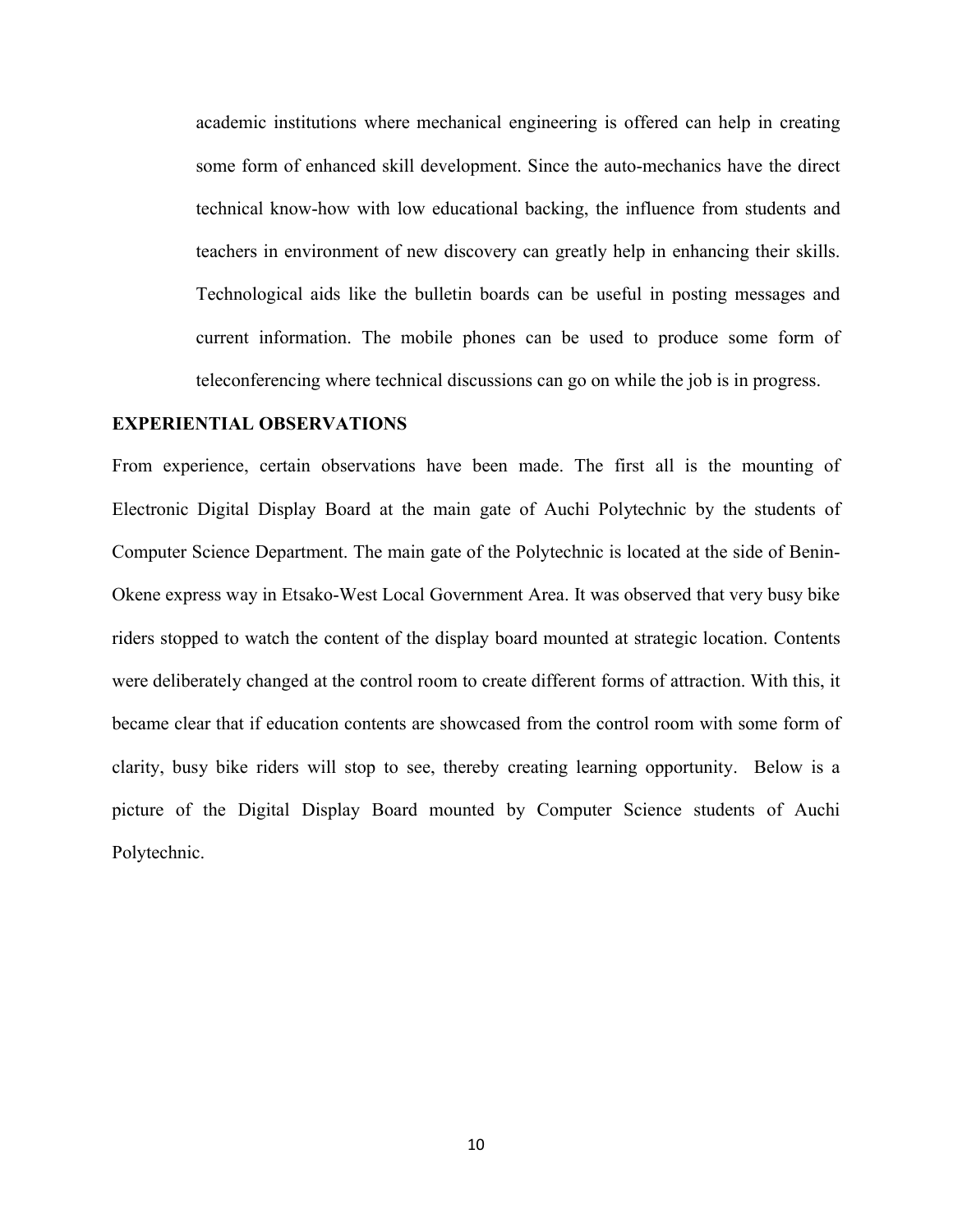

Another observation is the fact that Auchi Polytechnic has a Radio station operated from the Department of Mass Communication. While driving, or at home, or in the office, we observe that vital information are communicated. At our convenience, we are able to listen and note the vital information. This therefore indicates that educational materials can be communicated for people to learn at their convenience.

#### **CONCLUSION**

In conclusion we see the possibility of refining the skills of the educationally less privileged. Modern learning tools are available which can be explored for ease of learning in the work place. We have brought to limelight the strategic ways the modern learning tool can be utilized for reaching out this category of people, thereby creating an expanded learning forum.